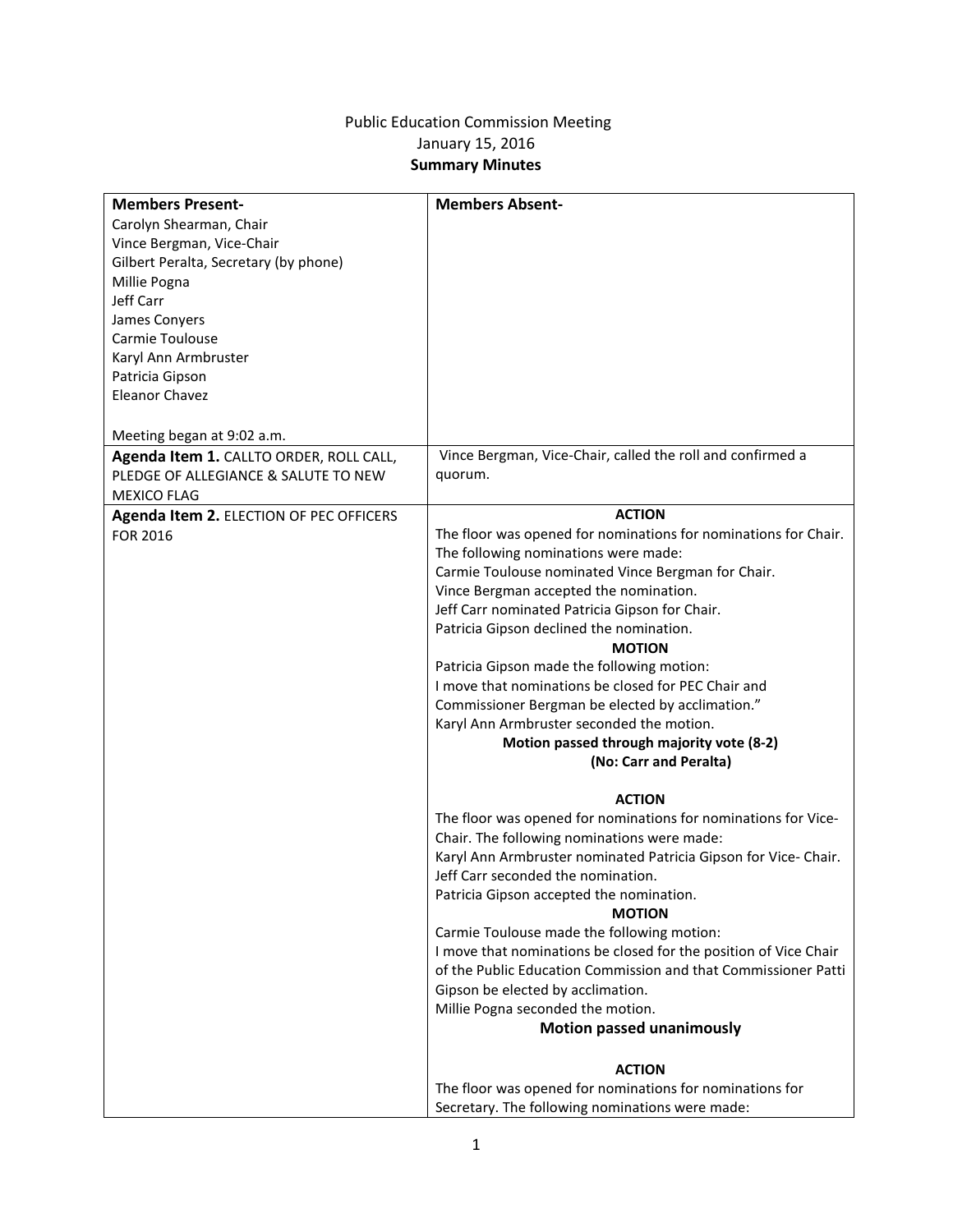|                                        | Jeff Carr nominated Gilbert Peralta for Secretary.              |
|----------------------------------------|-----------------------------------------------------------------|
|                                        | Gilbert Peralta accepted the nomination.                        |
|                                        | Vince Bergman nominated Carmie Toulouse for Secretary.          |
|                                        | Carmie Toulouse accepted the nomination.                        |
|                                        | Vote                                                            |
|                                        | A roll call vote was taken with the votes recorded as follows:  |
|                                        | Eleanor Chavez - Gilbert Peralta                                |
|                                        | Karyl Ann Armbruster- Gilbert Peralta                           |
|                                        | Jeff Carr - Gilbert Peralta                                     |
|                                        | Millie Pogna - Gilbert Peralta                                  |
|                                        | Vince Bergman - Carmie Toulouse                                 |
|                                        | Patricia Gipson - Carmie Toulouse                               |
|                                        | James Conyers- Gilbert Peralta                                  |
|                                        | Gilbert Peralta-Gilbert Peralta                                 |
|                                        | Carolyn Shearman - Carmie Toulouse                              |
|                                        | Carmie Toulouse - Carmie Toulouse                               |
|                                        | By a vote of six to four, Commissioner Peralta is the Secretary |
|                                        | for 2016 of the Public Education Commission.                    |
| Agenda Item 3. APPROVAL OF AGENDA      | <b>MOTION</b>                                                   |
|                                        | Jeff Carr made the following motion:                            |
|                                        | I move we approve the agenda.                                   |
|                                        | Millie Pogna seconded the motion.                               |
|                                        | Motion passed unanimously.                                      |
|                                        |                                                                 |
| Agenda Item 4. APPROVAL OF PEC HEARING |                                                                 |
| <b>TRANSCRIPTS AND MINUTES</b>         |                                                                 |
|                                        |                                                                 |
| a. Approval of PEC Meeting Transcript  | <b>MOTION</b>                                                   |
| for December 10-11, 2015               | Karyl Ann Armbruster made the following motion:                 |
|                                        | I move that we accept the minutes as written for                |
|                                        | December 10-11, 2015.                                           |
|                                        | James Conyers seconded the motion.                              |
|                                        | <b>Motion passed unanimously</b>                                |
|                                        |                                                                 |
|                                        |                                                                 |
|                                        | <b>Motion</b>                                                   |
| b. Approval of PEC Meeting Summary     | Carmie Toulouse made the following motion:                      |
| Minutes for December 10-11, 2015       | I move that we approve the summary minutes of the PEC           |
|                                        | meeting minutes for the meetings of December 10th and 11th,     |
|                                        | 2015.                                                           |
|                                        | Patricia Gipson seconded the motion.                            |
|                                        | <b>Motion passed unanimously</b>                                |
|                                        |                                                                 |
| Commissioner Peralta left the meeting. |                                                                 |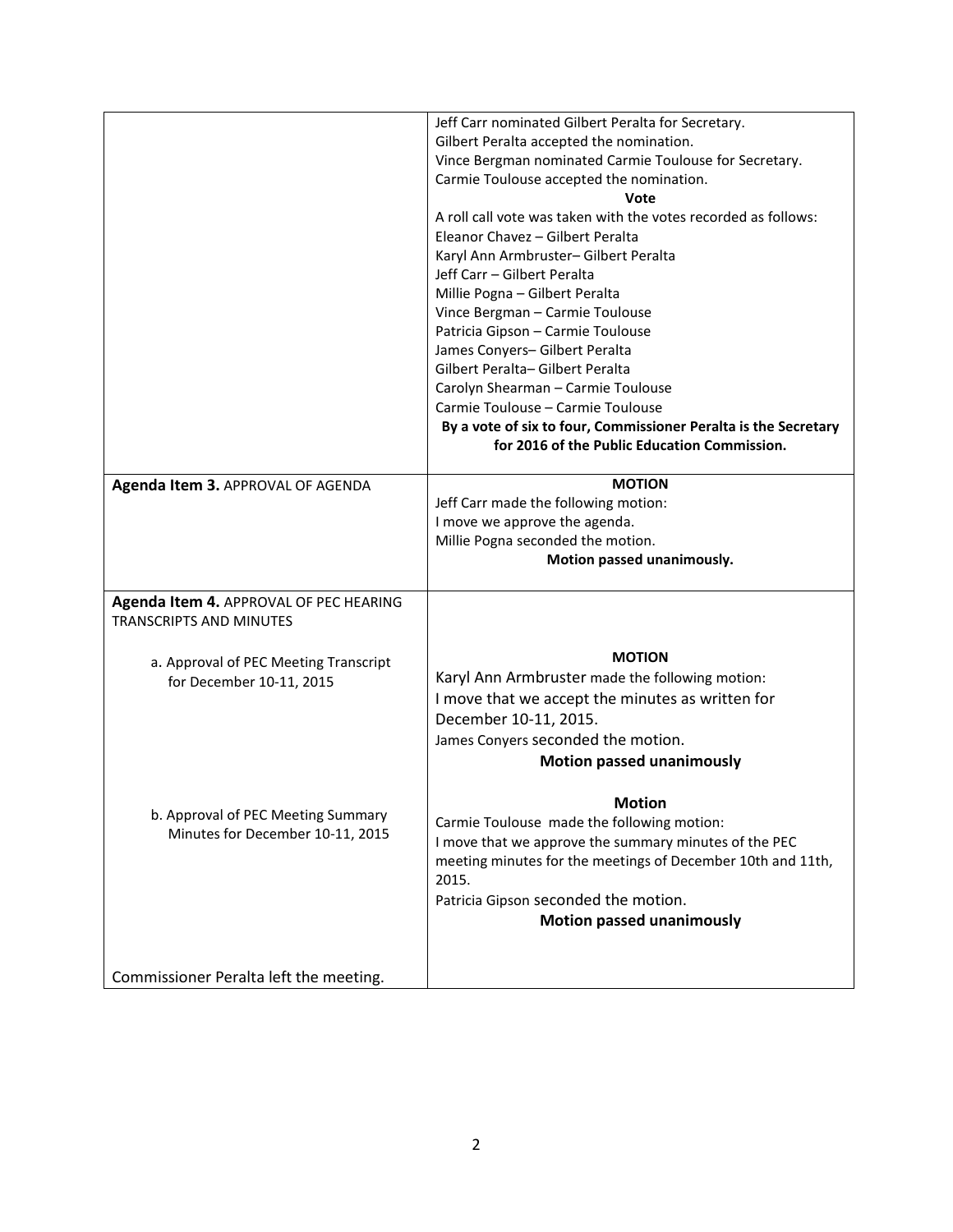| Agenda Item 5. DISCUSSION AND POSSIBLE<br>ACTION ON PERFORMANCE FRAMEWORKS AND<br><b>CONTRACTS FOR THE FOLLOWING CHARTER</b><br><b>SCHOOLS</b><br><b>Taos International School</b><br>А.<br><b>B.</b> Explore Academy<br>C. La Tierra Montessori School of<br>the Arts and Sciences<br><b>Sandoval Academy of Bilingual</b><br>D.<br><b>Education</b><br>E. Health Leadership Charter High<br><b>School</b><br>F. Cottonwood Classical Preparatory<br><b>School</b><br>G. Taos Academy<br>H. North Valley Academy | <b>Motion</b><br>Patricia Gipson made the following motion:<br>I move that we approve the performance frameworks for the<br>schools listed in the official agenda, Item 5, letters A through H.<br>Karyl Ann Armbruster seconded the motion.<br>Motion passed through majority vote (8-0)<br>(Carr recused)                                                                                                                                                                                                                                                                                                                                                                                                                                                                                                                                                                                                                                                                                                                                                                                                                |
|-------------------------------------------------------------------------------------------------------------------------------------------------------------------------------------------------------------------------------------------------------------------------------------------------------------------------------------------------------------------------------------------------------------------------------------------------------------------------------------------------------------------|----------------------------------------------------------------------------------------------------------------------------------------------------------------------------------------------------------------------------------------------------------------------------------------------------------------------------------------------------------------------------------------------------------------------------------------------------------------------------------------------------------------------------------------------------------------------------------------------------------------------------------------------------------------------------------------------------------------------------------------------------------------------------------------------------------------------------------------------------------------------------------------------------------------------------------------------------------------------------------------------------------------------------------------------------------------------------------------------------------------------------|
| Agenda Item 6. DISCUSSION AND POSSIBLE<br><b>ACTION ON CHARTER SCHOOL</b><br><b>AMENDMENTS</b>                                                                                                                                                                                                                                                                                                                                                                                                                    |                                                                                                                                                                                                                                                                                                                                                                                                                                                                                                                                                                                                                                                                                                                                                                                                                                                                                                                                                                                                                                                                                                                            |
| The International School at Mesa<br>А.<br>Del Sol                                                                                                                                                                                                                                                                                                                                                                                                                                                                 | <b>Motion</b><br>Jeff Carr made the following motion:<br>I move to deny the amendment request presented by the<br>International School at Mesa Del Sol, requesting to amend its<br>instructional program, which currently houses Grades K through<br>9, with an enrollment cap of 450, to expand its grade levels to<br>K-10, with an enrollment cap of 450, because the school has not<br>successfully demonstrated substantial progress toward<br>achievement of the Department's standards of excellence or<br>student performance standards identified in the charter<br>contract.<br>Eleanor Chavez seconded the motion.<br>Motion failed through majority vote (4-5)<br>(No: Toulouse, Conyers, Pogna, Bergman, and Sherman)<br><b>Motion</b><br>Carmie Toulouse made the following motion:<br>I move that the Public Education Commission, having refused to<br>deny this motion, now vote to approve the one-year grade<br>increase for the International School at Mesa Del Sol.<br>James Conyers seconded the motion.<br>Motion passed through majority vote (5-4)<br>(No: Armbruster, Carr, Gipson, and Chavez) |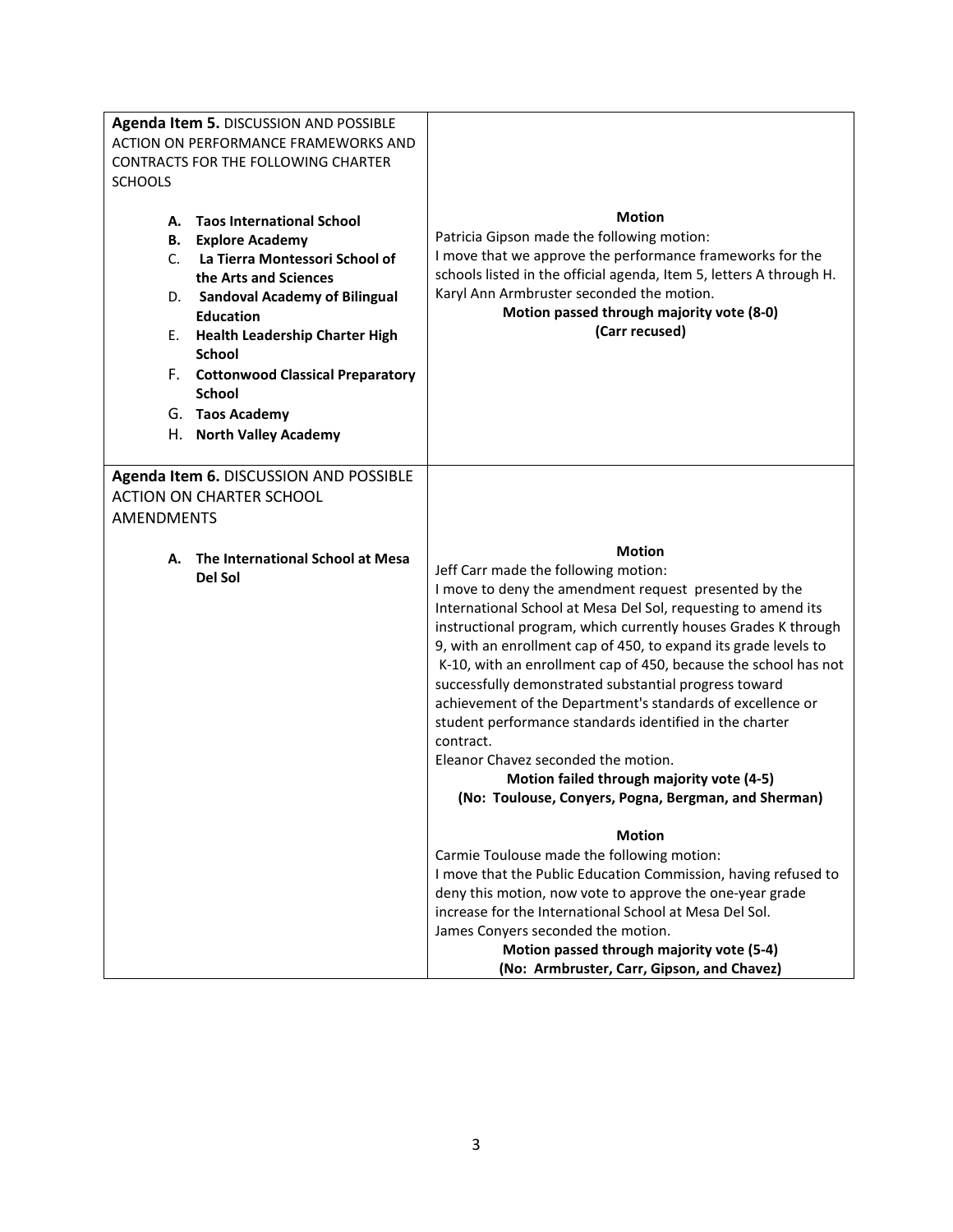| Agenda Item 7. DISCUSSION AND POSSIBLE                                                                                                                 |                                                                                                                                                                                                                                                                                                                                                                                                                                                                      |
|--------------------------------------------------------------------------------------------------------------------------------------------------------|----------------------------------------------------------------------------------------------------------------------------------------------------------------------------------------------------------------------------------------------------------------------------------------------------------------------------------------------------------------------------------------------------------------------------------------------------------------------|
| <b>ACTION ON BOARD OF FINANCE</b><br><b>APPLICATIONS</b>                                                                                               |                                                                                                                                                                                                                                                                                                                                                                                                                                                                      |
| A. SAHQ Academy<br><b>B.</b> Six Directions Indigenous School                                                                                          | <b>Motion</b><br>Karyl Ann Armbruster made the following motion:<br>I move to approve the Board of Finance application submitted<br>by Six Directions Indigenous School and SAHQ Academy.<br>Patricia Gipson seconded the motion.<br><b>Motion passed unanimously</b>                                                                                                                                                                                                |
| Agenda Item 8 REPORT FROM PED AND                                                                                                                      |                                                                                                                                                                                                                                                                                                                                                                                                                                                                      |
| <b>CSD</b><br>A. NACSA Evaluation                                                                                                                      | <b>Motion</b><br>Patricia Gipson made the following motion:<br>I make a motion that the Public Education Commission move<br>forward with the NACSA review.<br>Karyl Ann Armbruster seconded the motion.<br><b>Motion passed unanimously</b>                                                                                                                                                                                                                          |
|                                                                                                                                                        | <b>Motion</b><br>Patricia Gipson made the following motion:<br>I make a motion that the Public Education Commission move<br>forward with the NACSA evaluation proposed for the month of<br>April.<br>Eleanor Chavez seconded the motion.<br><b>Motion passed unanimously</b>                                                                                                                                                                                         |
| <b>B. Performance Framework</b><br><b>Negotiations and Issues</b>                                                                                      | Recorded comments are available in full transcript.                                                                                                                                                                                                                                                                                                                                                                                                                  |
| Agenda Item 9. DISCUSSION AND POSSIBLE<br><b>ACTION ON POLICY RECOMMENDATION</b><br>FOR INVESTIGATIONS AND COMPLAINT<br><b>POLICIES</b>                | <b>Motion</b><br>Carmie Toulouse made the following motion:<br>I move that the PEC set up a working group composed of several<br>members of the PEC and various representatives of the charter<br>school community and whatever legal help we are able to obtain<br>to meet and work on a complaint policy to be presented for<br>further discussion and a vote at our February meeting.<br>Patricia Gipson seconded the motion.<br><b>Motion passed unanimously</b> |
| Agenda Item 10. DISCUSSION AND<br>POSSIBLE ACTION ON POLICY<br>RECOMMENDATION FOR IMPROVEMENT<br>PLAN AND DEFINITION OF SUBSTANTIAL<br><b>PROGRESS</b> | <b>Motion</b><br>Patricia Gipson made the following motion:<br>I make a motion that the PEC table the action on a possible<br>action plan policy and move the discussion to the work session<br>scheduled for February 11th.<br>James Conyers seconded the motion.<br><b>Motion passed unanimously</b>                                                                                                                                                               |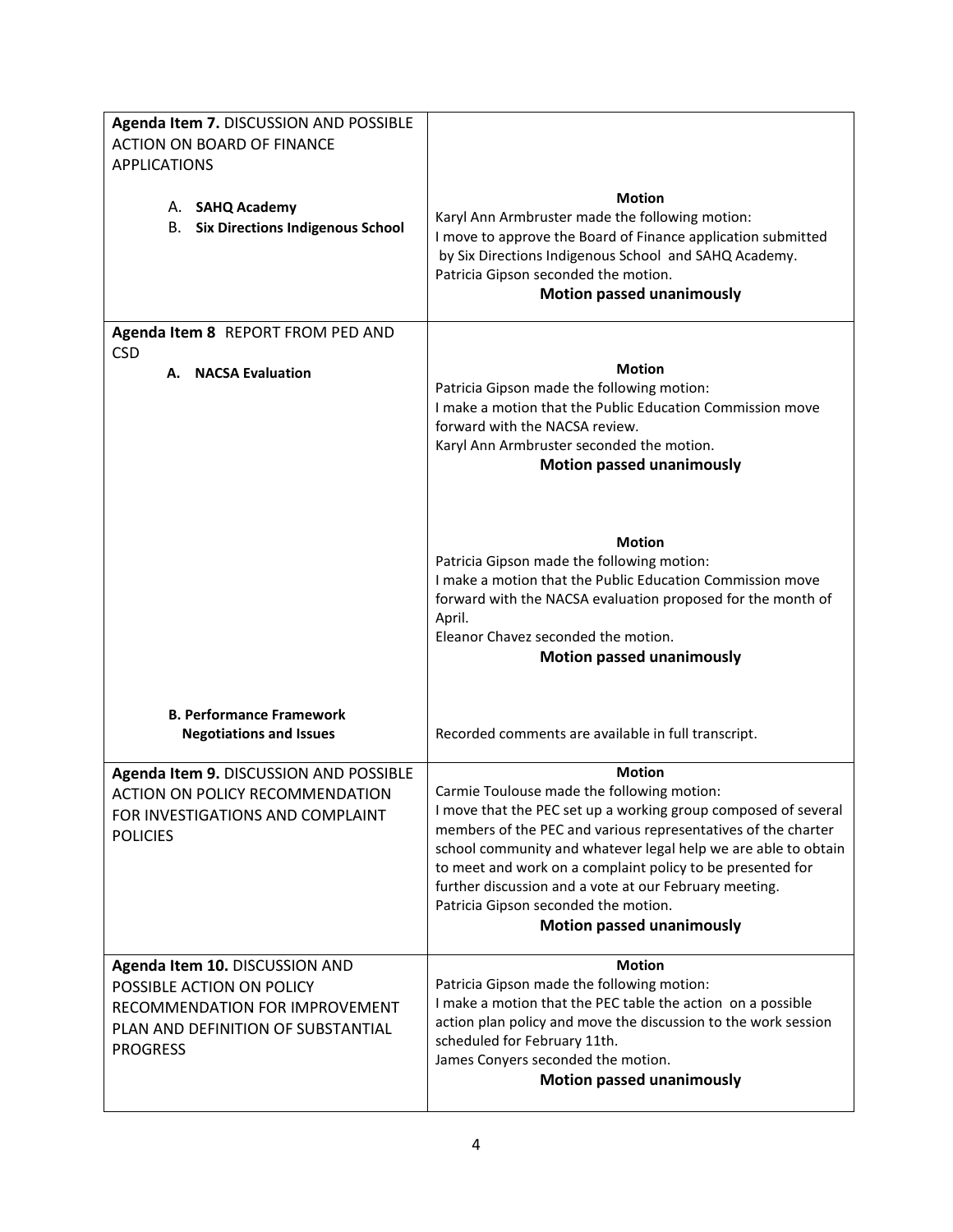|                                 | Jeff Carr left the meeting          |                                                                          |
|---------------------------------|-------------------------------------|--------------------------------------------------------------------------|
| Agenda Item 11. DISCUSSION AND  |                                     | <b>Motion</b>                                                            |
| POSSIBLE ACTION ON 2016 NEW     |                                     | Vince Bergman made the following motion:                                 |
| APPLICATION PACKAGE AND PROCESS |                                     | I move to adopt the proposed new application process and                 |
|                                 |                                     | prompt revisions presented in today's materials, with the                |
|                                 |                                     | changes discussed on the record today, and direct CSD to                 |
|                                 |                                     | present evaluation rubrics and a complete application package            |
|                                 |                                     | to the PEC at the next meeting in February.                              |
|                                 |                                     | Patricia Gipson seconded the motion.<br><b>Motion passed unanimously</b> |
|                                 |                                     |                                                                          |
|                                 |                                     |                                                                          |
|                                 | Agenda Item 12. DISCUSSION AND      | <b>Motion</b>                                                            |
|                                 | POSSIBLE ACTION ON PERFORMANCE      | Carmie Toulouse made the following motion:                               |
|                                 | <b>FRAMEWORKS REGARDING</b>         | I move that we accept the proposed dates for negotiations,               |
|                                 | THE RENEGOTIATION PROCESS           | which have now been discussed or presented in our materials.             |
|                                 |                                     | Karyl Ann Armbruster seconded the motion.                                |
|                                 |                                     | <b>Motion passed unanimously</b>                                         |
|                                 | Agenda Item 13. REPORT FROM OPTION  |                                                                          |
|                                 | FOR PARENTS AND THE CHARTER SCHOOL  |                                                                          |
|                                 | DIVISION-DISCUSSION AND POSSIBLE    |                                                                          |
| <b>ACTIONS</b>                  |                                     |                                                                          |
|                                 |                                     |                                                                          |
|                                 | A. Schools of Concern (Actions may  | Recorded comments are available in full transcript.                      |
|                                 | include requiring a corrective      |                                                                          |
|                                 | action plan and the potential of a  |                                                                          |
|                                 | suspension or revocation of the     |                                                                          |
|                                 | school's charter)                   |                                                                          |
| В.                              | <b>Notifications and Requests</b>   |                                                                          |
|                                 | <b>Regarding Governance Changes</b> |                                                                          |
|                                 |                                     |                                                                          |
|                                 |                                     | Recorded comments are available in full transcript.                      |
|                                 | i.<br>North Valley Academy          |                                                                          |
|                                 |                                     |                                                                          |
|                                 |                                     | <b>Motion</b>                                                            |
|                                 | ii.<br>Horizon Academy West         | Jeff Carr made the following motion:                                     |
|                                 |                                     | I move that we give Horizon Academy West 30 additional                   |
|                                 |                                     | days to find their fifth board member; and if they do,                   |
|                                 |                                     | report back to us. And if they don't, report back to us.                 |
|                                 |                                     | Millie Pogna seconded the motion.                                        |
|                                 |                                     | Motion passed through majority vote (8-1)                                |
|                                 |                                     | (No: Toulouse)                                                           |
|                                 |                                     |                                                                          |
|                                 | C. Letters of Intent                | Recorded comments are available in full transcript                       |
|                                 |                                     |                                                                          |